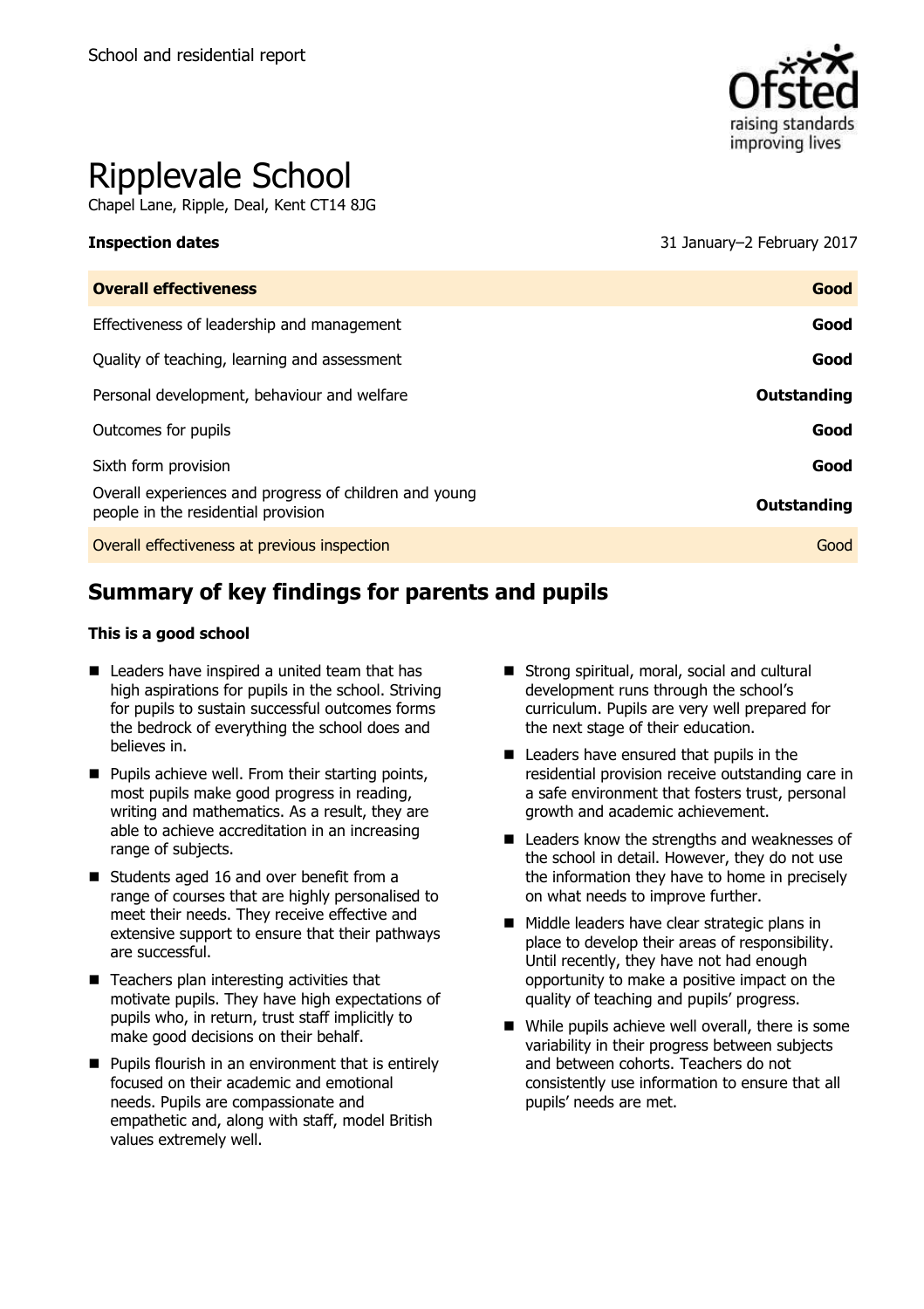

#### **Compliance with regulatory requirements and national minimum standards for residential special schools**

- The school meets the requirements of the schedule to the Education (Independent School Standards) Regulations 2014 ('the independent school standards') and associated requirements.
- The school meets the requirements of the schedule to the Education (Independent School Standards) Regulations 2014 ('the independent school standards'), the national minimum standards for residential special schools and associated requirements.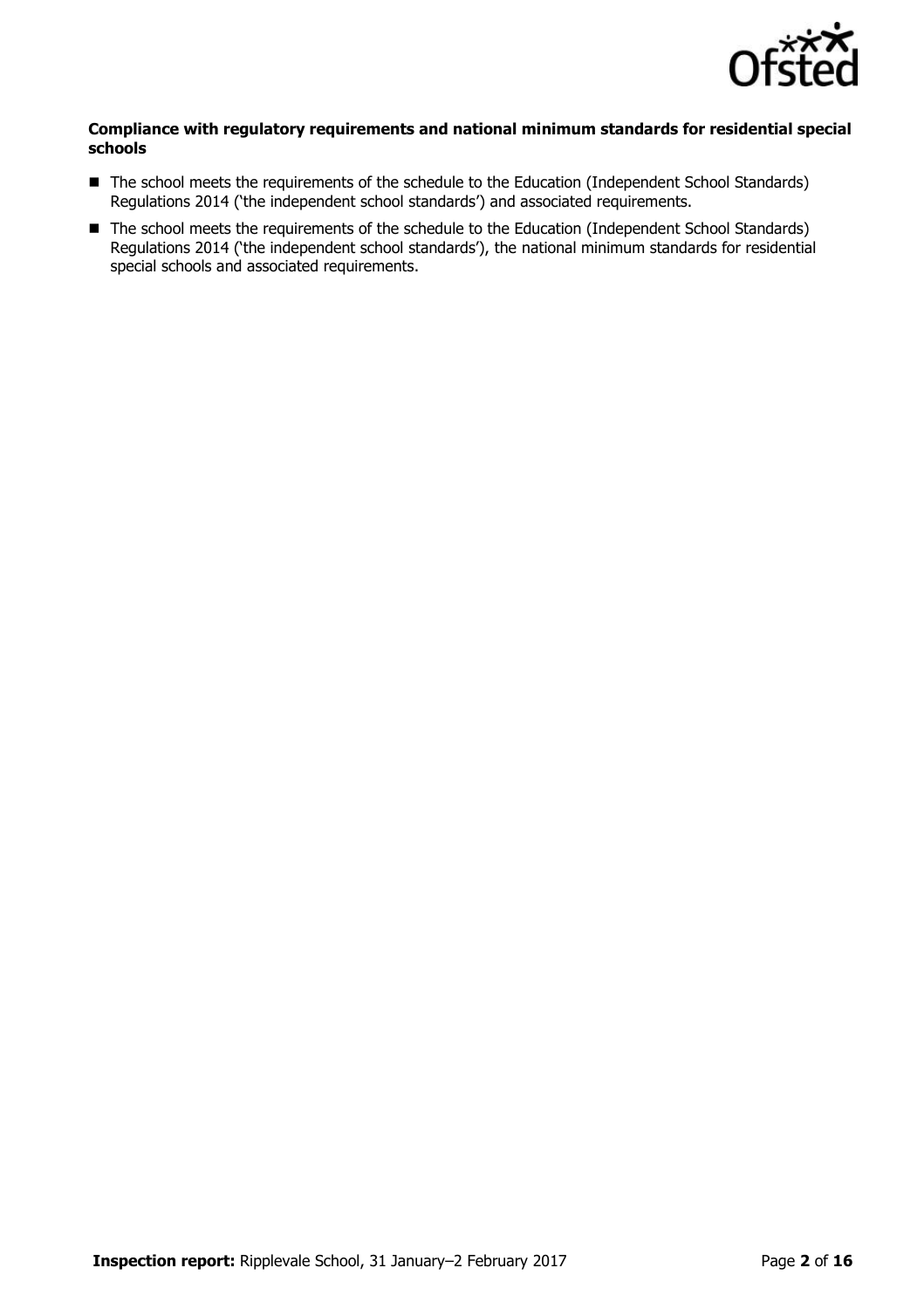

# **Full report**

### **What does the school need to do to improve further?**

- $\blacksquare$  Improve the effectiveness of leaders and managers by:
	- enabling middle leaders to monitor, evaluate and impact on raising the quality of teaching and, thereby, improving the progress that pupils make
	- ensuring that school improvement priorities are effectively communicated to all staff so that they take ownership of, and contribute effectively to, the future development of the school and residential provision
	- making certain that leaders use the wealth of information available to them to home in on the most important areas for school improvement.
- Improve the quality of teaching, learning and assessment towards outstanding by:
	- using assessment information to plan learning activities that consistently meet the needs of pupils.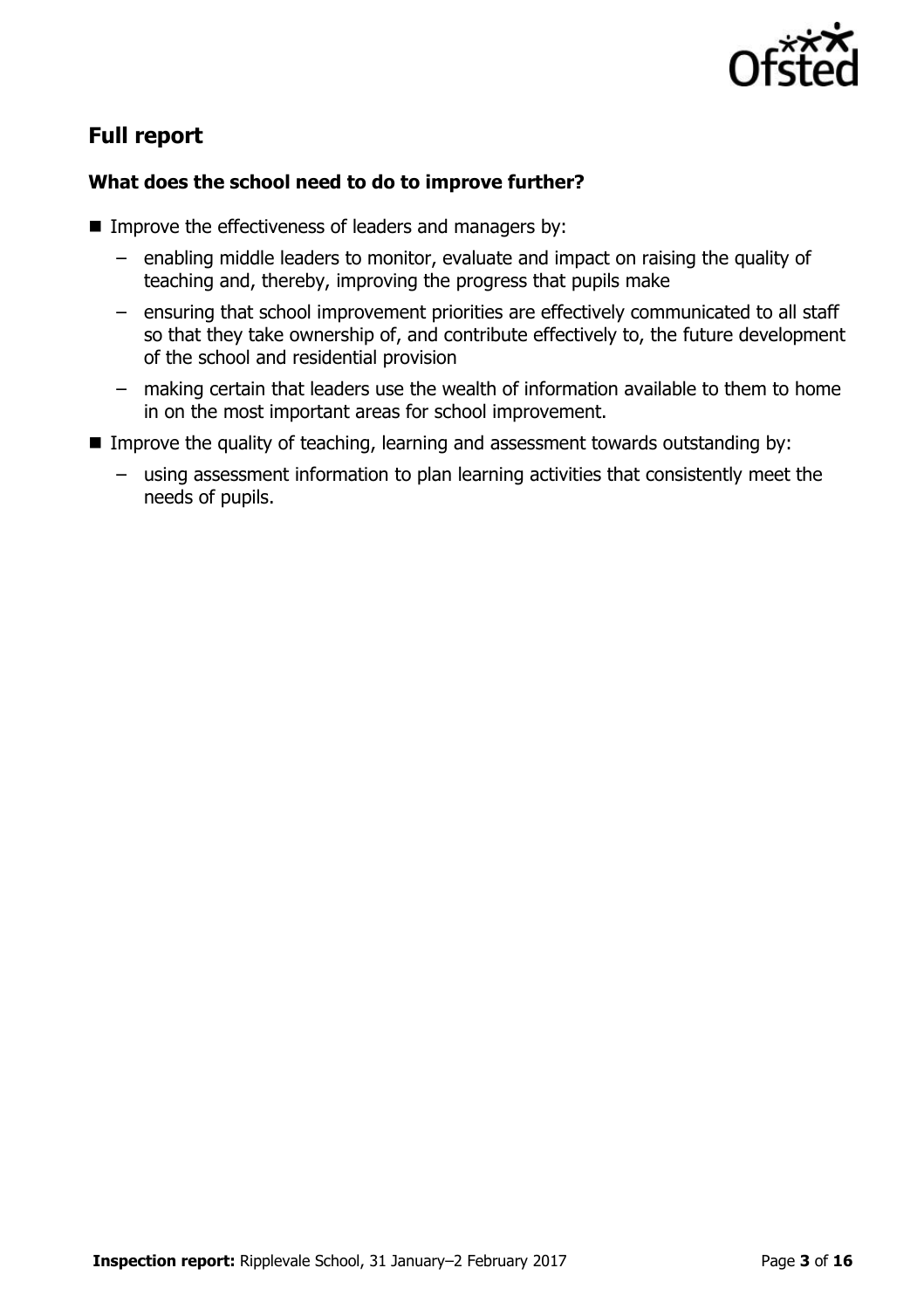

# **Inspection judgements**

| <b>Effectiveness of leadership and management</b>                                       | Good        |
|-----------------------------------------------------------------------------------------|-------------|
| <b>Impact and effectiveness of leaders and managers in</b><br>the residential provision | Good        |
| How well children and young people are protected in<br>the residential provision        | Outstanding |
|                                                                                         |             |

- School leaders have created a culture where the holistic development of the young person is at the centre. This is exemplified by the school's positive atmosphere and approach to supporting pupils and staff. In this way, the school has enabled pupils to access education when previously they were not able to do so.
- Adults set the tone for the school. They persevere, are resilient and lead by example in their attitudes and behaviour. They are excellent role models for the pupils in their care.
- Leaders and governors have an accurate view of the strengths and weaknesses of the school. They are reflective about what the school needs to do further to ensure that pupils have the best possible experience of education. Due to this tireless focus on improvement, leaders have effected significant change since the last inspection. However, some areas for improvement are not communicated well to all staff so that they can contribute fully to the school's onward journey.
- Leadership arrangements for the residential provision are explicitly clear. Staff know what to report and to whom. The team leader manages and coordinates day-to-day operational tasks, such as routines and activities, in consultation with pupils. Such practice firmly demonstrates the school's philosophy of empowering pupils to take responsibility and to make their own decisions.
- Weekly and monthly checks and audits of the residential provision include the quality of the premises and the care provided. These reports are scrutinised by a named director and are further explored at monthly leadership meetings. As a result, senior leaders are able to satisfy themselves about the quality of the provision.
- Senior school leaders monitor the quality of teaching, learning and assessment regularly. They collect information about how well pupils are doing in their learning and examine work in pupils' books. School leaders have also introduced a new system for tracking pupils' progress and measuring how well their attitudes to learning are helping them to engage in lessons. However, leaders do not use this information highly effectively to raise the standard of teaching and improve pupils' progress so that they are consistently strong across a wide range of subjects.
- Middle leaders are enthusiastic and have formulated exciting plans to further improve their areas of responsibility. Senior leaders ensure that middle leaders receive professional development that improves their leadership skills and expertise. Until now, their impact has been hampered by the lack of opportunities given to them to monitor and check the quality of teaching and to evaluate pupils' progress. They have, therefore, not been fully influential in increasing the rates of progress that pupils make.
- **Pupil premium funding is used to provide bespoke interventions for each eligible pupil at** the school and includes access to additional tuition and outside agencies. Local authority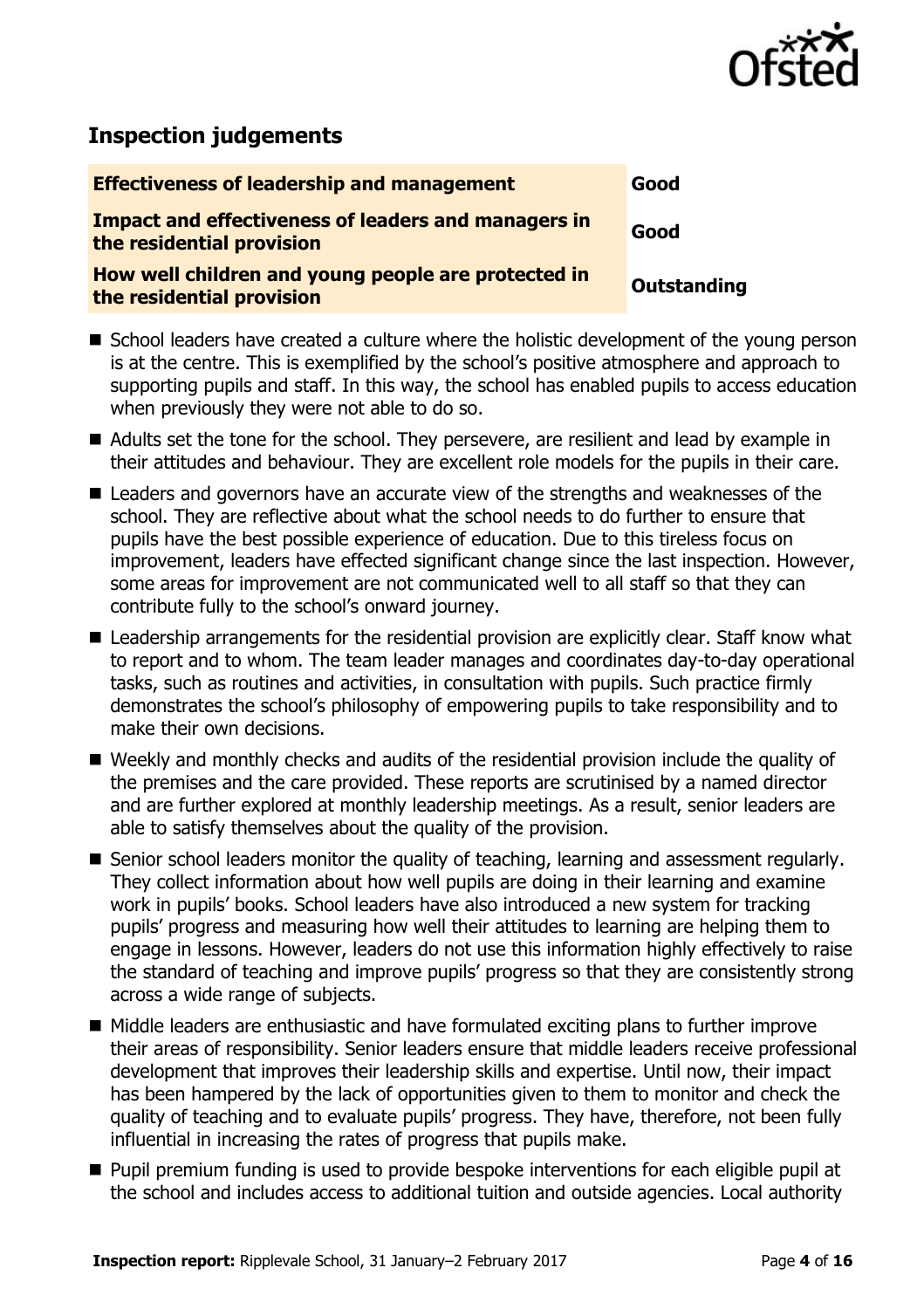

officers hold school leaders to account for how funding is used in order to ensure that it makes a difference.

- Regular discussions with school leaders have enabled staff to feel supported and valued. Their well-being is important to both leaders and directors. Teachers feel that leaders provide access to well-considered training and manage their performance in a way that helps and challenges them.
- The range of subjects taught is broad for all pupils. Regular trips, visits and extracurricular activities help pupils to make connections in their learning with the world outside of school.
- **Pupils' well-being is enhanced because their spiritual, moral, social and cultural (SMSC)** experiences are carefully planned by school leaders. Leaders have thought deeply about how this area of the school's work can be rooted firmly at the heart of the school's curriculum. A thorough analysis has been completed to discover how SMSC experiences help to strengthen pupils' resolve and prepare them for life.
- School leaders ensure that behaviour strategies and policies are consistently applied so that boundaries are clear. As a result, pupils are able to effectively manage their own behaviour and take responsibility for their actions. They maintain friendships in social situations they once believed were beyond their capability. While speaking to an inspector, one older pupil reflected, 'Two years ago, I could not have talked to you like I am now.' A parent reinforced this by writing that the school 'uses an effective reward system to promote engagement in work tasks and gives pupils many opportunities to selfregulate their anxiety and related behaviours'.
- Leaders realise the value of working in partnership and collaboration with other providers, such as Christchurch University and Meadows School, to make sure that the school is outward-looking and to enable staff to share good practice with colleagues from other schools. Leaders and staff are keen to develop even more links to help them validate their own judgements about the school's effectiveness and to make sure that teachers' views about how well pupils are achieving are correct.

### **Governance**

- The school's proprietors, who are also the directors, undertake the role of supporting and challenging leaders to improve upon the effectiveness of the educational and residential provision. Presently, the school and residential provision do not have a governing body. The directors are in the process of identifying potential governing body members in advance of establishing school governance. They view this as a positive step in their drive for further improvement.
- The directors contribute significantly to the capacity of the school and residential provision to improve. They share leaders' ambition and aspiration for pupils. They care deeply for the pupils and are driven to prepare them well for life beyond school.
- The directors share the leaders' clarity of purpose about the direction in which the school and residential provision are heading. They often take the lead, but are open to initiatives and strategies for improvement suggested by staff.
- The directors understand the strengths and weaknesses of the school. However, some of their monitoring work lacks the required scope and depth to thoroughly interrogate the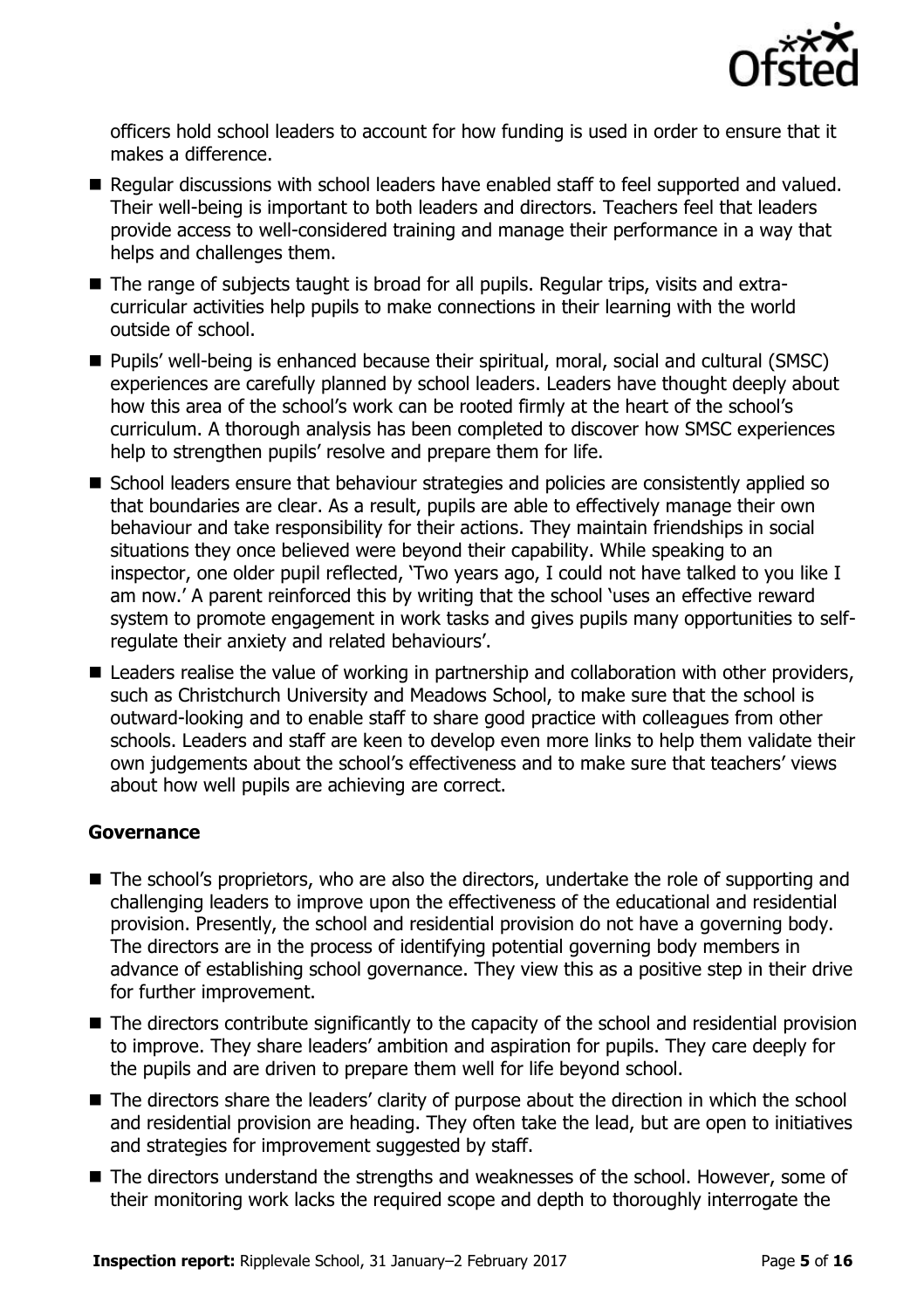

systems in place.

**Proprietors have secured financial sustainability for the school and residential provision.** They regularly use funding to reinvest in the school so that the provision they offer expands. For example, during the last academic year, a new building for key stage 2 pupils and post-16 students opened in the school grounds. This has improved the school's ability to provide continuous education and, therefore, to have a greater impact on pupils' lives.

### **Safeguarding**

- The arrangements for safeguarding are effective. A culture of watchfulness permeates the school.
- **Pupils in need of protection are monitored closely to ensure that they are safe from harm.** Staff work closely with other professionals to provide pupils with the best possible care during times of distress.
- Leaders are acutely aware of the signs of abuse and their responsibility to report suspected abuse to the relevant external agencies. Staff share this understanding and, therefore, pupils at risk are supported well.
- Two recommendations were made from the last inspection that leaders have responded to well. Consequently, the quality of individual risk assessments has improved. Appraisal and supervision arrangements for staff are now more detailed. However, the additional training undertaken by some of the staff is not being used as effectively as it could be.
- Although the safeguarding practice of staff is strong, there are occasions where the records and audit trails have gaps which have not been identified or sufficiently used to evaluate the overall process. Similar examples are noted with regard to complaints and within the school's own records of pupils' behaviour. Day-to-day safeguarding practice is thorough but the oversight and identification of potential patterns and trends are less robust.
- The potential negative effect of significant changes within the senior leadership team, combined with the growth of the school, is fully recognised by the directors. Succession planning is considered well, with a keen eye on the safeguarding arrangements of the pupils at its core. The new headteacher recognises the potential gaps that could arise as a result of these major changes in staffing, and is working systematically to address them.

### **Quality of teaching, learning and assessment Good**

- Staff have high expectations of pupils. They believe that pupils can make progress in all areas of learning, despite previous barriers, and use their time at the school as the basis on which to build higher levels of attainment in the future.
- Leaders have introduced weekly opportunities for staff to meet together and discuss the effectiveness of their teaching and to share strategies that have been successful. They discuss vital information about how well pupils are performing and what needs to be done to help them learn more.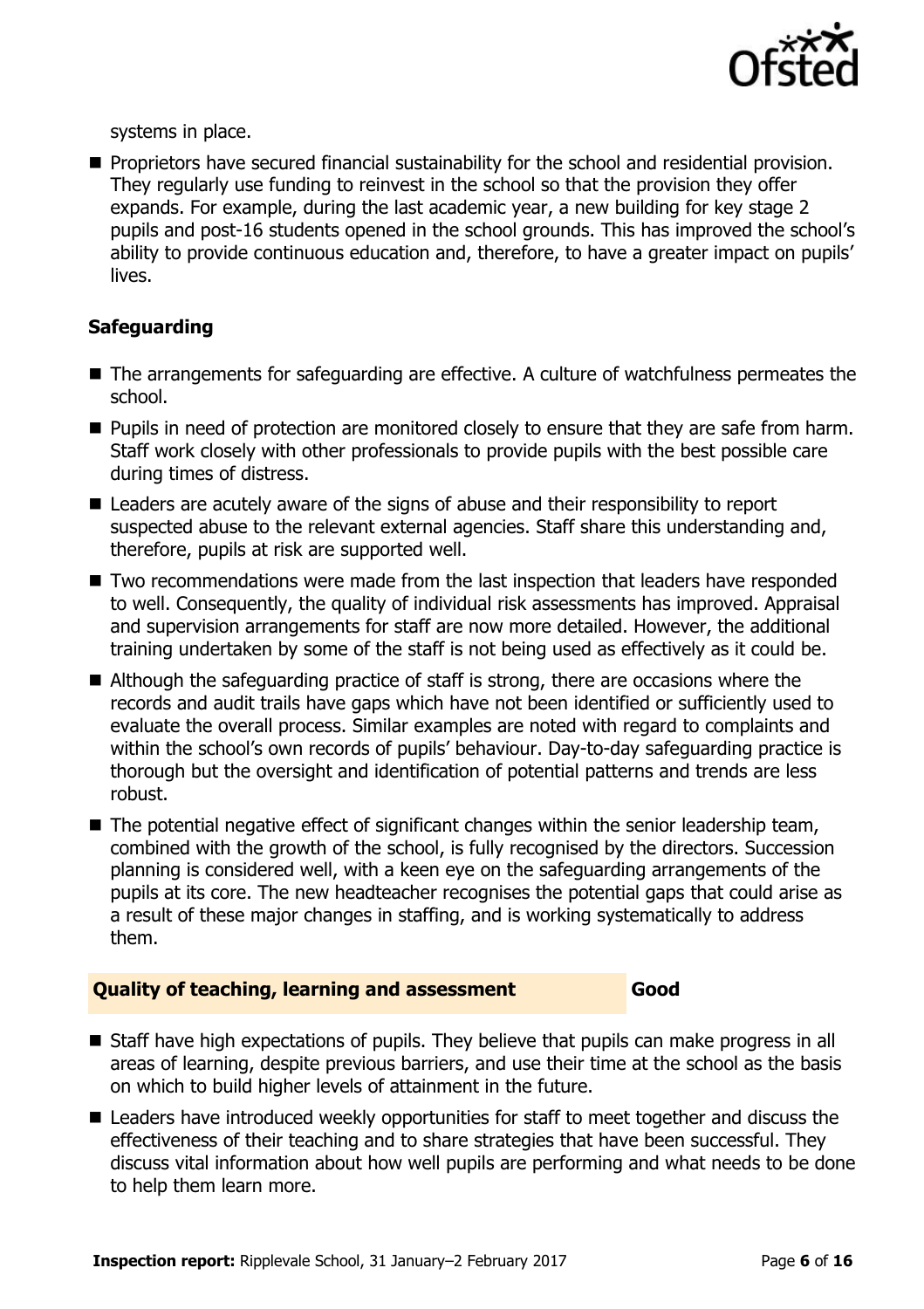

- Strong subject knowledge ensures that teachers plan lessons that make learning fun. They provide exciting, well-resourced activities that engage and motivate pupils to learn. In a history lesson, pupils planned what to put into a time capsule, after learning about pyramids in Egypt and being captivated by the intriguing time capsule that the teacher had brought to class to share with them.
- Additional staff help pupils to learn successfully in a variety of ways. They often provide pupils with the emotional support that they need to be able to access learning and focus on their work. Additional adults help pupils to deepen their understanding and encourage pupils to ask questions about their learning.
- $\blacksquare$  Highly effective questioning by all adults enables them to check what pupils know and understand. Adults give pupils sufficient time to think about their responses and draw on what they know from a range of subjects. During this inspection, pupils used learning from science to answer thoughtfully and knowledgeably about renewable and nonrenewable resources when discussing social issues in a religious education lesson.
- In the best examples, class teachers provide pupils with continual verbal feedback about how well they are doing during the lesson. This has an immediate impact on the ability of each pupil to make progress within a short space of time.
- In some subjects, such as art, teachers have developed bespoke ways of assessing pupils' academic progress in combination with their language and communication development. This enables teachers to plan activities that help pupils to develop important social skills while they are learning.
- Wonderful relationships between staff and pupils, and between pupils themselves, foster an atmosphere in lessons where pupils are comfortable to 'have a go' and celebrate the contributions made by their classmates. In a key stage 2 lesson, small groups of pupils acted out their own versions of 'We're going on a bear hunt', reciting the words while playing musical instruments to add drama to their role play. Their classmates observed with respect and wonder, and then enthusiastically applauded their achievements.
- **Pupils have very positive attitudes towards learning. They want to do well. Transition** between lessons is prompt and pupils speedily set about their work at the beginning of lessons. They quickly follow instructions given by teachers so that no learning time is lost.
- **Parents overwhelmingly believe that their children are taught well in the school and make** good progress as a result. Most feel that they receive valuable information about how well their children are achieving, for example through regular reports and parents' evenings.
- Teachers know the special educational needs of the pupils well and tasks are generally accurately targeted to meet pupils' varying personal needs. They assess pupils' knowledge, skills and understanding in all subject areas and use this information to plan lessons that will help pupils to further develop these skills. Despite this, not all teachers are using fully what they know about pupils' abilities to plan activities that are precisely matched to pupils' academic needs. This means that the work provided for the most able pupils is sometimes too easy and the least able pupils are confused and do not make as much progress as they could.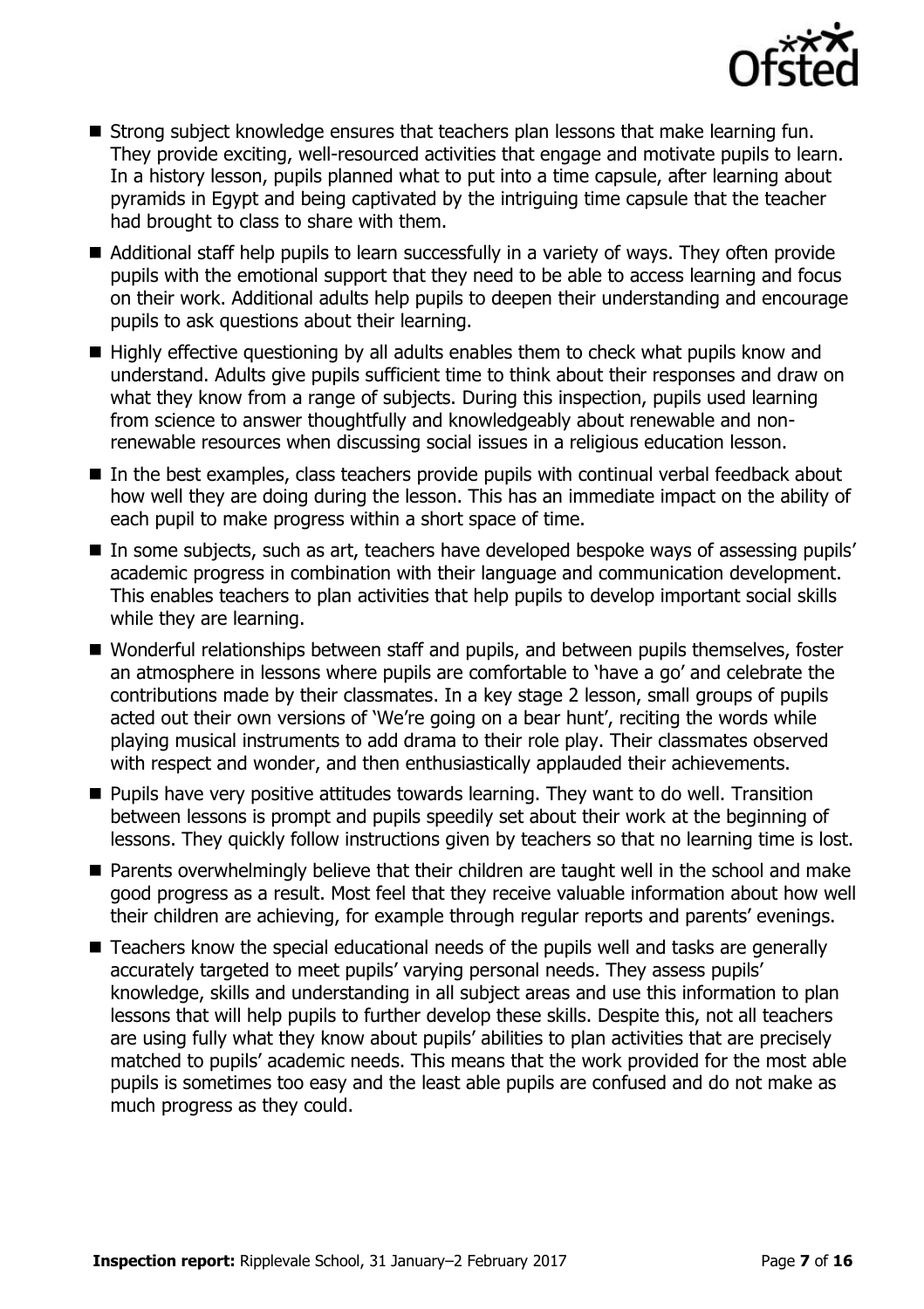

#### **Personal development, behaviour and welfare <b>COUNG COULDER** Outstanding

#### **Personal development and welfare**

- The school's work to promote pupils' personal development and welfare is outstanding. Pupils talk with honesty and clarity about the difference being at the school has made to their lives. They recognise that they are growing in maturity and that their behaviour is improving because they are taught to be more responsible and considerate towards others.
- **Pupils are reflective about their own personal journeys and have a growing sense of self**worth. They aspire to be employed when they leave school and are excited by the prospect of working in jobs that interest them. This is because staff have taken account of their interests and provide them with the pathways that they will need to achieve their goals.
- **Pupils have many ways to express how they are feeling and to influence what happens in** their school. Pupils nominate school councillors, and older pupils discuss their ideas for the school each Friday morning. Pupils assert that their ideas are frequently acted upon.
- $\blacksquare$  Strong relationships between staff and pupils facilitate respect. Pupils say that they trust staff to help them and to make good decisions for them. This enables them to access learning and enjoy school.
- **Pupils are taught to keep themselves safe in a practical and meaningful way. They told** the inspector about how they are taught to keep themselves safe online, how to protect themselves from cyber bullying, how to cross the road safely and how to maintain healthy sexual relationships. Pupils reflected on the ways that they can protect themselves from harm in lessons, such as by wearing goggles in science and tying back hair in cooking lessons.
- In personal, social and health education lessons, pupils debate issues of morality and belief in a profound way and learn to express views that are balanced. They show respect because teachers challenge stereotypical views presented within society. Values of equality are strongly reinforced by the school. Pupils and staff reflect these values.
- The school endeavours to prepare pupils for life outside of school so that they cope well when they leave. Leaders go to great lengths to secure the best onward journey for pupils by making bespoke arrangements for each of them.
- The majority of parents are very positive about the care the school provides, with one parent stating, 'To date, I have no concerns at all and feel very lucky that my son attends the school.'

#### **Behaviour**

- The behaviour of pupils is outstanding. The school has effective behaviour strategies in place to provide pupils with clear boundaries for their behaviour so that they are able to understand what is expected of them.
- **Personal targets for each pupil are used well to remind them of the necessary skills** required to be ready to learn and to transfer to life outside of school. Persistent reinforcement of these targets by staff ensures that pupils make strides in managing their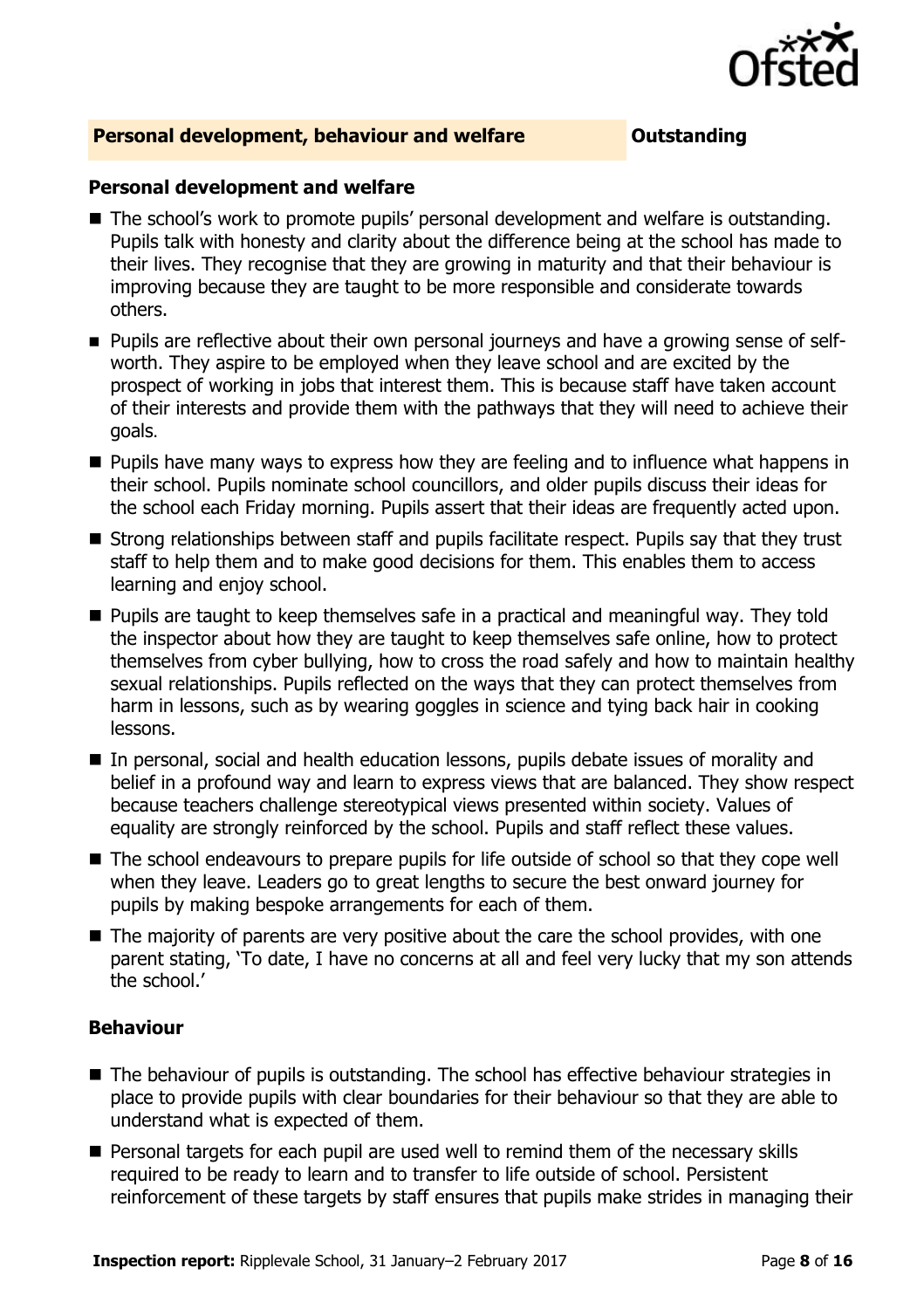

own behaviour and are able to make progress in their learning as a result.

- On the few occasions when pupils find it difficult to manage their emotions, they are ably supported by highly trained and dedicated staff who quickly re-engage them in lessons. Due to this tireless and diligent approach by staff, pupils' behaviour rapidly improves over a short period of time. They respond increasingly well to the activities provided for them.
- Incidents of reported bullying are extremely rare. Pupils are adamant that bullying does not occur at their school because it is simply 'not tolerated'. They feel confident in expressing themselves because of the secure relationships they have fostered with one another.
- There is a strong emphasis on tolerance, respect and responsible citizenship throughout the school. This has meant that pupils have healthier feelings about themselves, are more resilient and can persevere. Consequently, they are well equipped to deal with any challenges they might face in the future.
- **Pupils told inspectors how grateful and honoured they felt to attend the school. They** enjoy being there very much. Because of this, pupils' attendance is excellent. Very few pupils take too many days off school. When they do, it is largely due to illness or unavoidable absence. Leaders work hard to promote good attendance by ensuring that school is a safe and enjoyable place for pupils to be and to learn.

#### **Outcomes for pupils Good**

- **Pupils join the school at various ages after considerable disruption to their education. As a** result, pupils often enter the school with typically low levels of achievement in reading, writing and mathematics, affecting their attainment in a range of subjects.
- There is a very clear focus on helping pupils to be ready to learn when they arrive at the school. All staff help pupils to engage with learning and to dispel the negative feelings that some pupils hold towards school and the belief that education adds no purpose and value to their lives.
- **Pupils make rapid gains in their reading skills because they have daily opportunities to** read from a range of suitable and challenging texts. The most able pupils express their delight in analysing the deeper meaning behind the author's words. The school is working hard to instil an enjoyment of reading and to help pupils understand that it is the foundation on which to build other skills, such as writing.
- Work in pupils' books evidences the gains pupils make in their writing from their variable starting points. Pupils make progress in their ability to use grammar accurately and to spell confidently. Teachers check that pupils understand the meaning of unfamiliar words so that they are able to use a variety of imaginative vocabulary in their writing.
- Most teachers use assessment information well to identify pupils who are falling behind. Individual pupils who initially make slow progress are then quickly provided with additional support. Consequently, from the time they enter the school to the time that they leave, most pupils make at least expected progress and some make more. However, leaders do not analyse assessment information precisely enough in all subjects across the school. As a result, leaders have not made sure that pupils' progress and the quality of teaching and learning are consistently high across all subjects. As a result, pupils'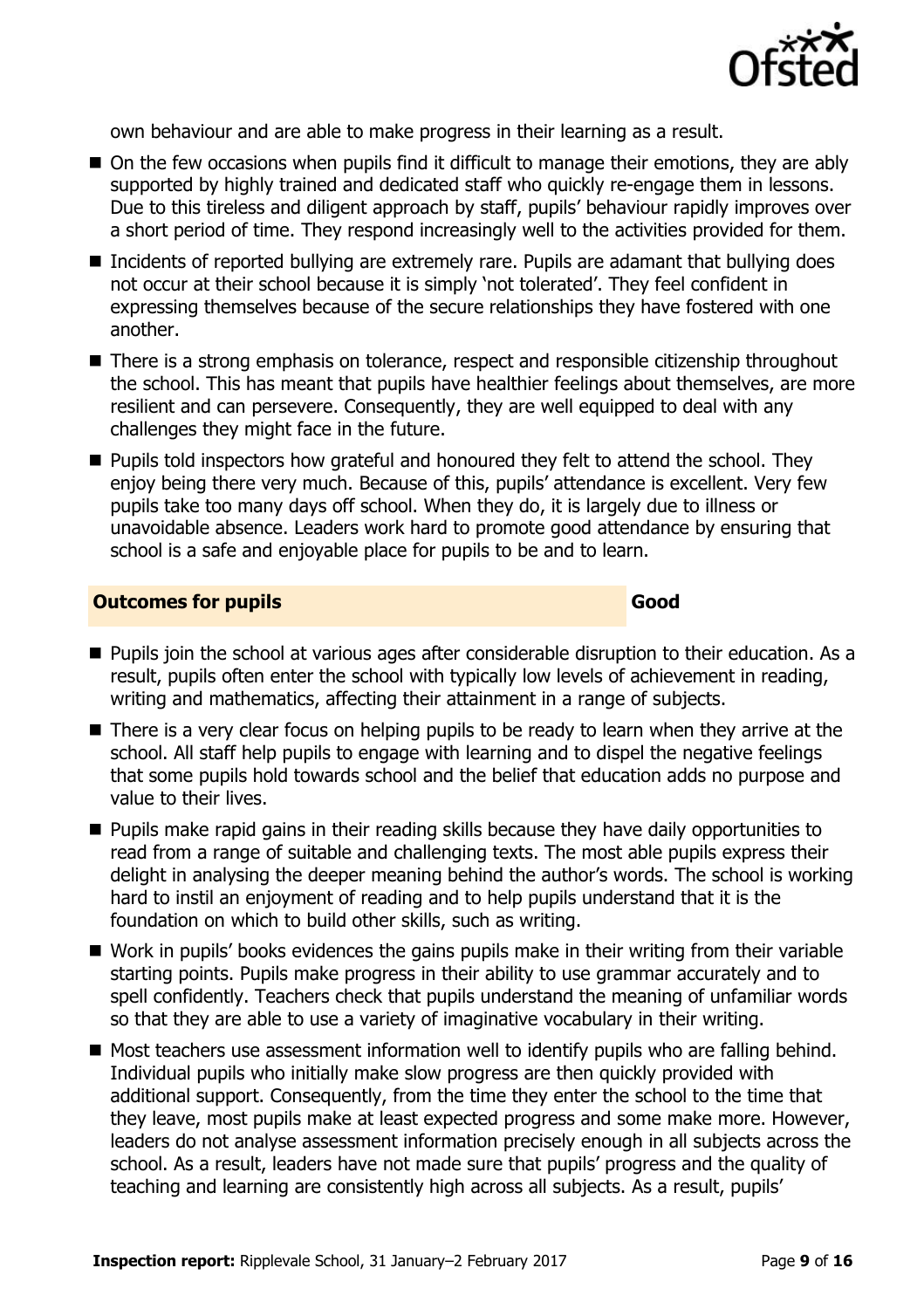

progress is not as rapid as it could be.

- The proportion of disadvantaged pupils making good or better progress compares favourably to the progress of all pupils in the school. This is because the progress of this group is tracked carefully and interventions put in place to help them make up for lost learning over time. As with other pupils, the progress that they make is inconsistent between subjects.
- Nonetheless, as a result of the impact the school has on pupils' readiness to learn, demonstrated by their positive attitudes and positive self-esteem, pupils typically reach a good level of attainment from their variable starting points by the time they leave the school. Pupils achieve well in a wide and expanding range of accreditations such as GCSE examinations and a broad range of vocational and applied courses. The proportion of pupils leaving the school with up to 11 accredited outcomes is increasing, as is the proportion who achieves six GCSE grades A to G.
- **Pupils are prepared well for the next stage of education and continue to build on** accreditations offered by the school. Most pupils go to further education college placements when they leave the school. Most persevere to attain positive outcomes. The most able pupils go on to study level 3 qualifications, and some continue to degree level at university.

#### **Sixth form provision Good**

- Good leadership is shaping improved provision for students who are 16 years or older. This is because the sixth-form leader has a clear vision that forms a platform on which to build better outcomes and experiences for students. For example, the sixth-form leader has determined that students could make greater strides in their learning if the school provided more work-related courses on-site and through a range of providers.
- School leaders ensure that English and mathematics skills continue to improve on students' prior attainment in key stage 4 by taking a higher qualification or by accessing more suitable qualifications that better suit students' learning needs.
- Students benefit from a wide range of subjects that are taught well. The majority of students build on what they have achieved at the end of key stage 4. Students make particularly strong progress in English and mathematics because of teachers' superb subject knowledge and ability to impart this knowledge in an accessible way.
- Students are exceptionally well supported to develop maximum independence and the range of subjects has been carefully chosen to meet students' needs and strengths. With guidance, students select from a range of work-related and academic courses available to them. Consequently, school leavers achieve a range of accredited outcomes, as many as 11, because their courses are personalised well to their needs.
- Students are supported to develop essential skills for life, such as managing their own finances, basic car maintenance, cooking and how to travel independently. They gain accredited recognition for their achievements through the ASDAN Cope Award.
- With the proactive support of staff, students secure college placements that reflect their personal interests. The 'Hub', which is situated at the college, provides a safe space for students to go to while they are at college and where there is always a member of school staff available. Students are very appreciative of the school's work in supporting them to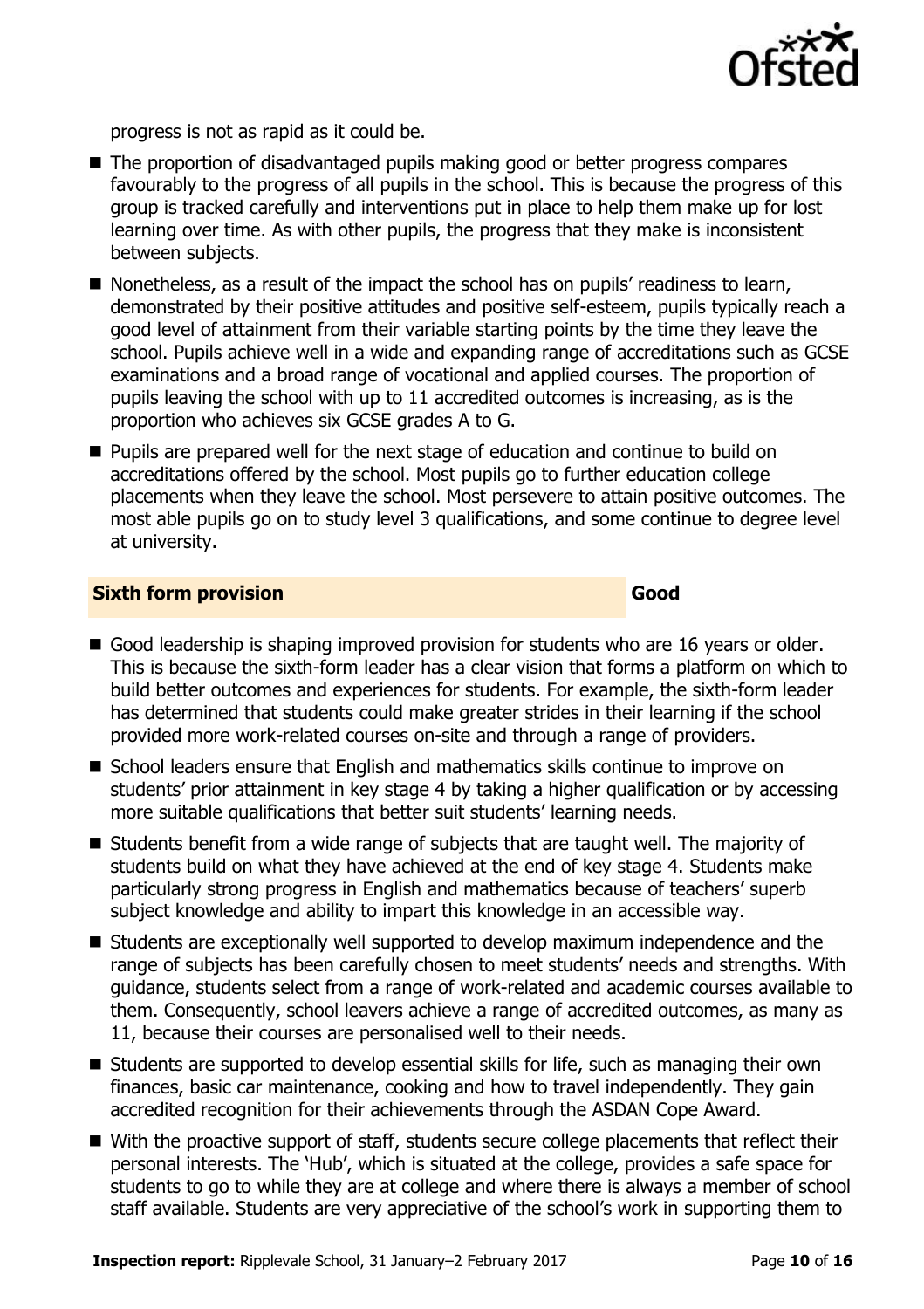

'chase their dreams'. Students have faith and trust in staff to guide and protect them. Students are able to attend college with confidence because they are able to draw on the wealth of skills they have acquired during their time at the school.

- External college provision is quality-assured by school staff to make sure that students are taught and learn well. Leaders have secured strong links with East Kent College. The college works with them well to enable students to make the demanding transition between school and college.
- Students are given impartial careers advice by an external service. They practise essential interview skills to prepare them for the world of work. As far as possible, the school links students' work experience to their skills and personal interests. However, some students are unable to benefit from work experience because of the extreme anxiety it causes them. Leaders understand fully the importance of continually seeking ways to provide opportunities for students to prepare for life beyond the school.
- Students cope well with this period of change in their lives as they face new challenges. They learn to manage their own emotions with less support from adults and demonstrate increasing awareness of social expectations and what it means to be part of a community outside of school.
- The sixth-form leader holds valuable weekly meetings for staff in which they are able to share good practice and talk in depth about the needs of students. At the moment, the sixth-form leader is unable to influence the progress that students make because he has no opportunity to monitor, evaluate and make an impact on the quality of teaching within the sixth form. Neither is there clear oversight of the progress that students are making across the range of subjects that are taught in the key stage. This lack of oversight prevents the sixth-form leader from using valuable information about how well students are doing to ensure that they are making the maximum progress of which they are capable.

# **Overall experiences and progress of children and young coutstanding people in the residential provision**

- **Despite the exceptionally low number of pupils in the residential provision, leaders have** endeavoured to continue to provide outstanding care. The physical environment is very well maintained, beautifully furnished and is safe and secure.
- Excellent staffing ratios provide the necessary supervision levels and allow for spontaneous off-site activities. These are skilfully utilised to enhance learning, as well as personal interests. Examples include a recent day trip to the War Museum, which was pupil-planned and led.
- **E** Effective liaison between the teaching and residential staff is further complemented by some of the residential staff members also working in the school. They are fully aware of how the school and residential provision operate and this leads to their greater understanding of the roles of other key personnel, such as the special educational needs coordinator, family liaison officer and speech and language therapist. Consequently, a whole-school, coordinated approach to the care within the residential provision is achieved.
- Leaders ensure that behaviour and attitudes demonstrated in the residential provision are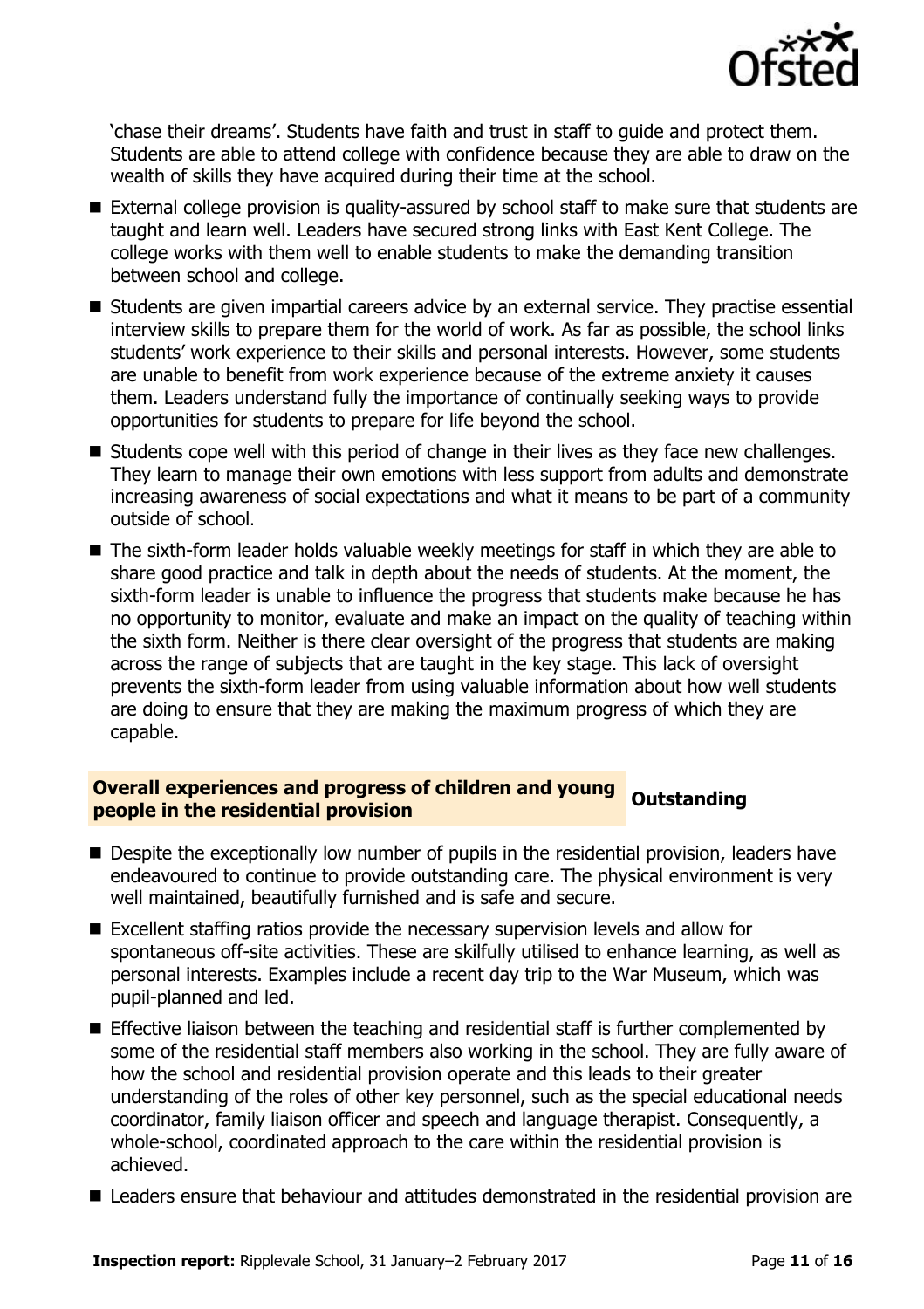

exemplary and that school attendance is excellent.

#### **Quality of care and support in the residential provision Cutstanding**

- Leaders have made certain that the residential experience fosters feelings of safety and trust, ensuring that there is a sense of enjoyment and value for pupils.
- Regular and established routines create a sense of security and reliability. This approach successfully reduces anxiety and creates a safe haven that is known and trusted.
- Mutually respectful relationships are embedded. Skilled staff maintain appropriate boundaries and behavioural expectations. They rely on the strength of the relationships which so evidently exist. Consequently, there has been no use of physical interventions or behavioural sanctions. The residential provision is calm, relaxed and frequently run on appropriate warmth and humour.
- One pupil commented on how much they relish this approach to their care. He spoke fondly of staff, saying, 'I love being here. I wouldn't change a thing.' He went on to say, 'I know I've become much more confident and I know what I want to do when I leave the school.'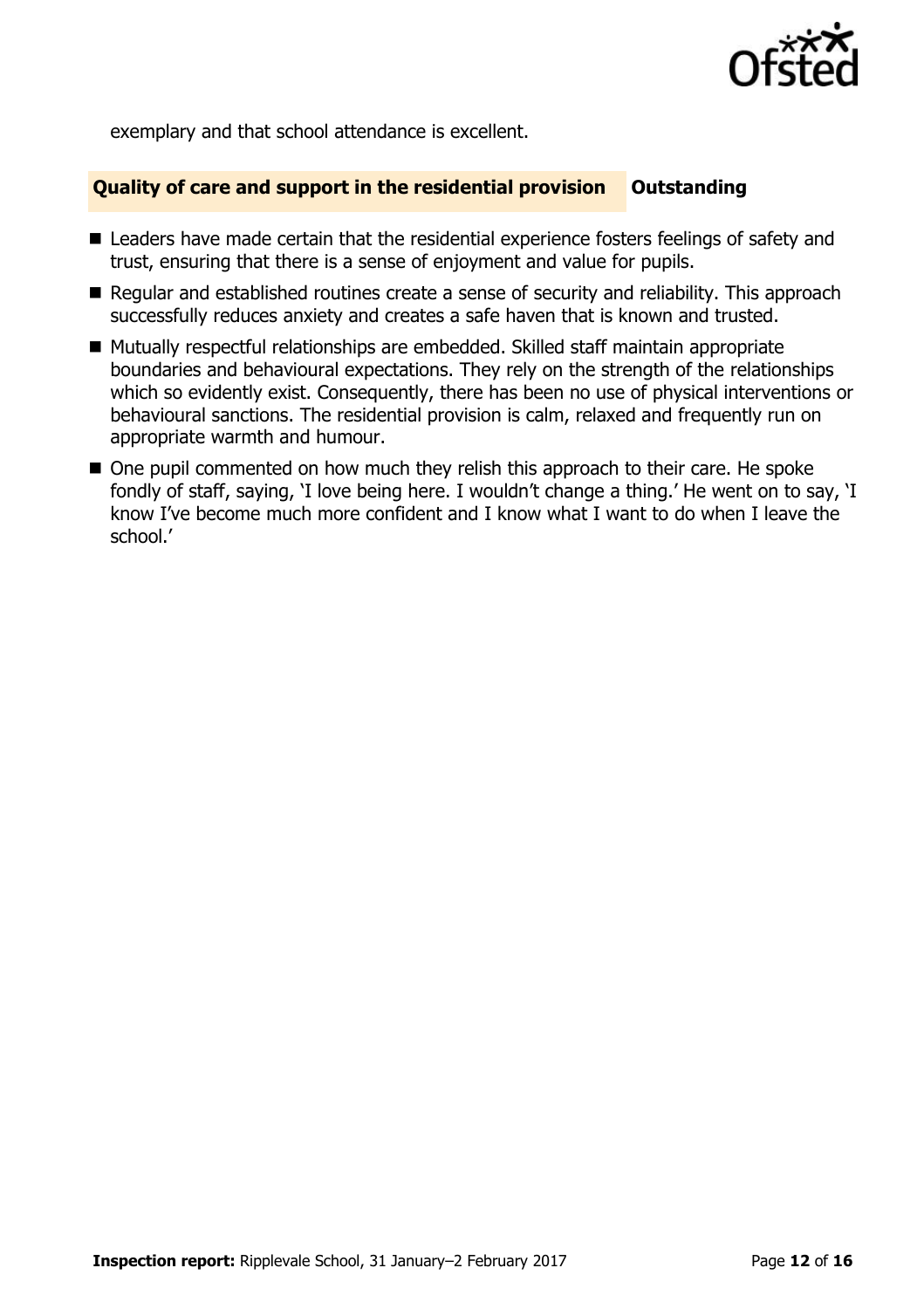

## **School details**

| Unique reference number             | 118995   |
|-------------------------------------|----------|
| Social care unique reference number | SC023668 |
| DfE registration number             | 886/6047 |
| Inspection number                   | 10006043 |

This inspection was carried out under section 109(1) and (2) of the Education and Skills Act 2008, the purpose of which is to advise the Secretary of State for Education about the school's suitability for continued registration as an independent school.

The inspection of residential provision was carried out under the Children Act 1989, as amended by the Care Standards Act 2000, having regard to the national minimum standards for residential special schools.

| Type of school                         | Other independent special school       |
|----------------------------------------|----------------------------------------|
| School category                        | Independent residential special school |
| Age range of pupils                    | 6 to 18                                |
| Gender of pupils                       | <b>Boys</b>                            |
| Gender of pupils in the sixth form     | <b>Boys</b>                            |
| Number of pupils on the school roll    | 72                                     |
| Of which, number on roll in sixth form | 12                                     |
| Number of part-time pupils             | 0                                      |
| Number of boarders on roll             | $\mathbf{1}$                           |
| Proprietor                             | C Davies and C Danican                 |
| <b>Headteacher</b>                     | <b>Antony Clements</b>                 |
| Annual fees (day pupils)               | £33,756                                |
| Annual fees (boarders)                 | £63,591                                |
| Telephone number                       | 01304 373 866                          |
| Website                                | www.ripplevaleschool.co.uk             |
| <b>Email address</b>                   | info@ripplevaleschool.co.uk            |
| Date of previous inspection            | 13-14 November 2012                    |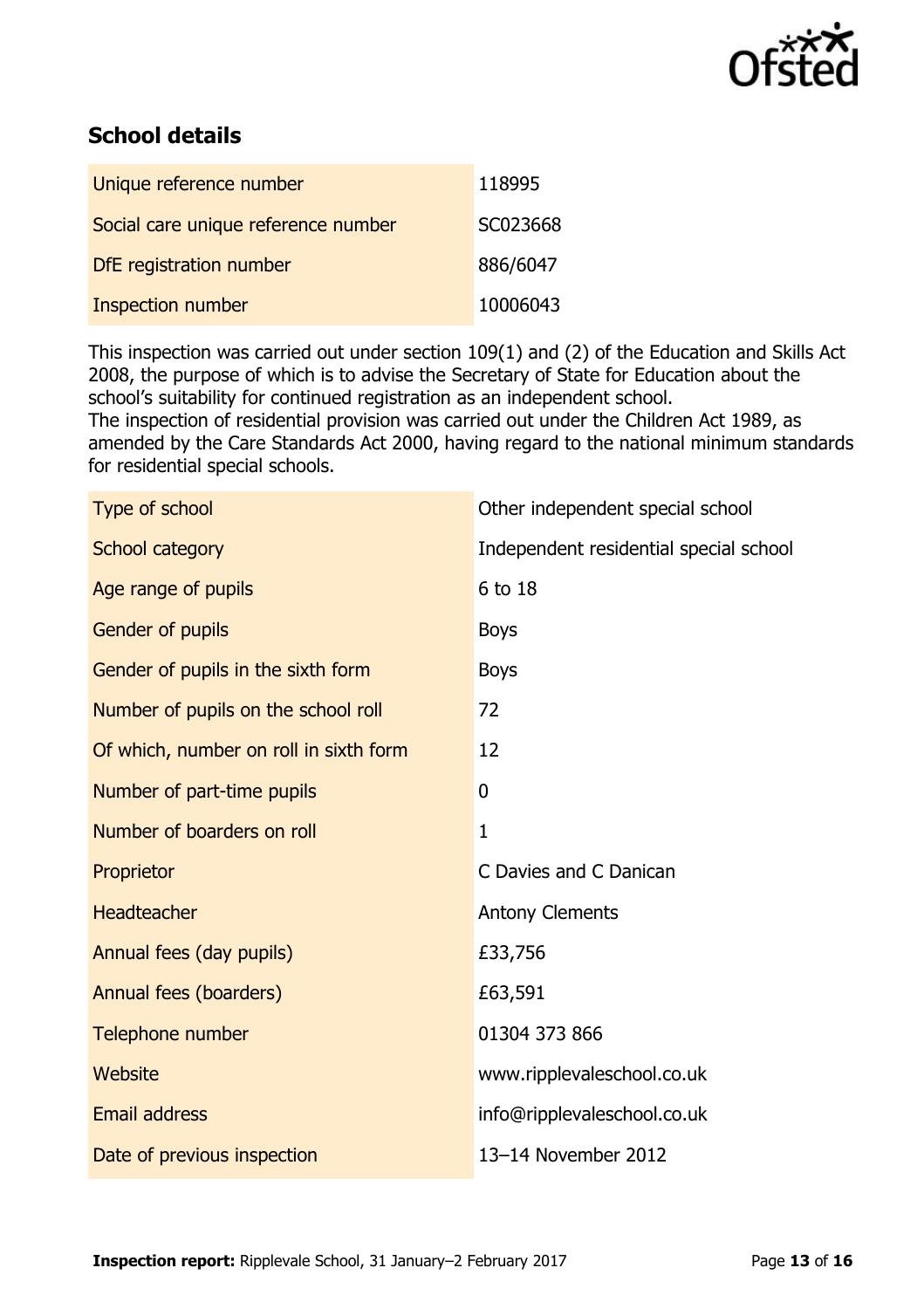

#### **Information about this school**

- $\blacksquare$  Ripplevale School is a residential special school which opened in 1970. The school also owns the former village school building, which was purchased to accommodate the youngest pupils in the school. It is owned by the directors of the Ripplevale School Ltd.
- During the last academic year, a new two-storey modular building was constructed within the grounds of the main school. This new building provides educational accommodation for key stage 2 pupils on the lower floor and for post-16 students on the upper floor. The former village school is not currently in use.
- Since the previous inspection, there has been significant change to the leadership and management of the school and a restructuring has taken place. The previous principal retired in December 2016. Following a period of transition in the autumn term, a substantive headteacher took up post in January 2017. In addition, the previous head of education has taken up the post of deputy headteacher of the school. The school is in the process of recruiting a second special educational needs coordinator to support the rising number of pupils in the school.
- $\blacksquare$  The school is registered for up to 80 pupils, aged from six to 18 years.
- The school opened a sixth form in 2013.
- All pupils are referred and funded by their local authorities.
- At present, 10 pupils are looked after children.
- All pupils have a statement of special educational needs or an education, health and care plan for autistic spectrum disorder. Some pupils also have additional learning needs.
- Without exception, Ripplevale pupils have experienced a fragmented and disrupted education in the past, which has impacted on their learning journeys. For most, their attainment on entry to the school is well below average.
- The school had its last combined education and social care inspection in November 2012 and its last full social care inspection in March 2016.
- The school's stated aims are 'to provide a caring, learning environment where our boys make meaningful progress, relative to their individual starting points. Our aim is to encourage them to develop appropriate personal, social and employable skills enabling them to become confident, independent and aspiring young people.'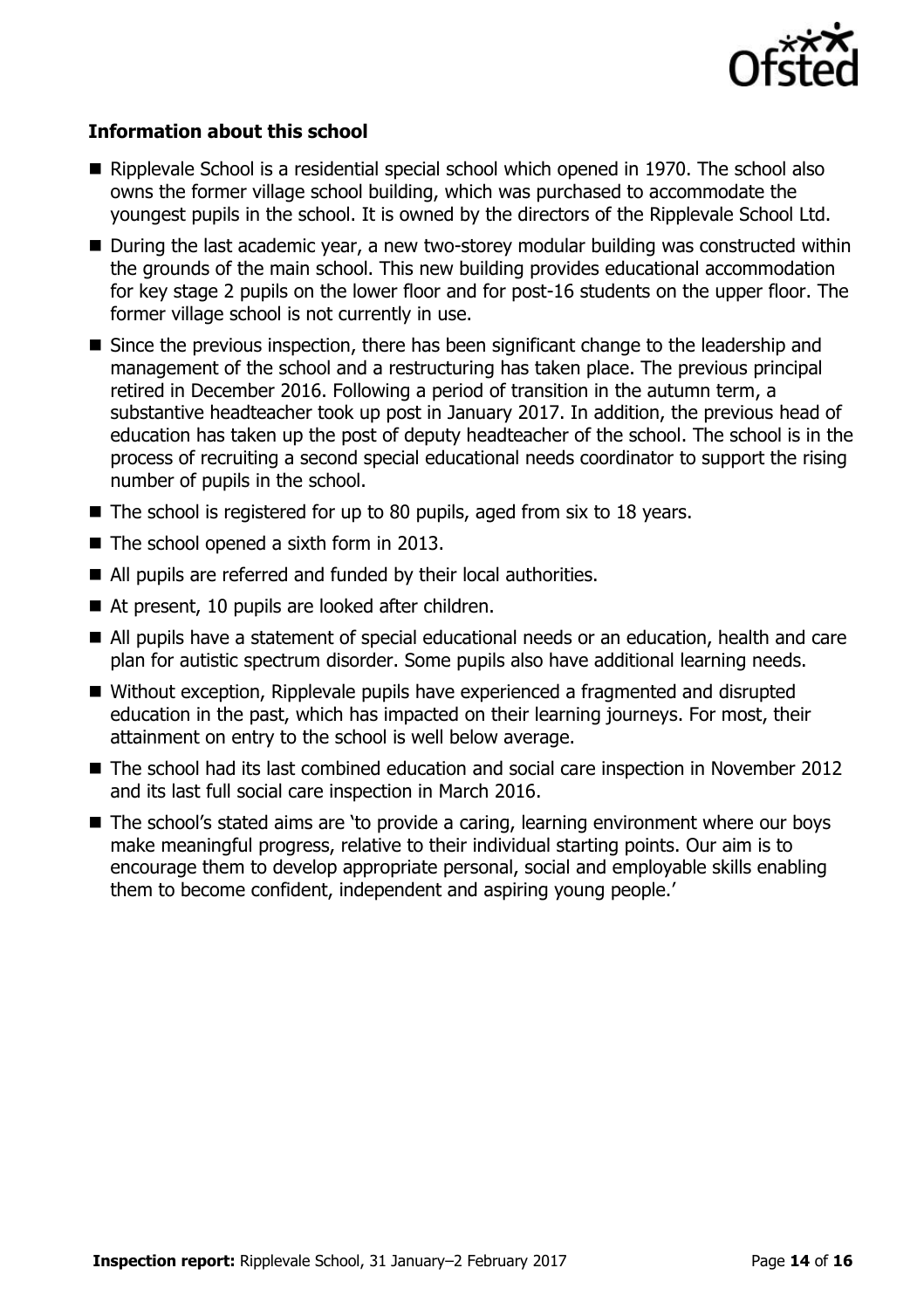

# **Information about this inspection**

- $\blacksquare$  Her Majesty's Inspector observed learning in classes on 15 occasions, all jointly with senior leaders.
- Discussions were held with senior leaders, middle leaders and members of staff. Inspectors also met with the school's proprietors.
- Inspectors examined a wide range of documentation, including those relating to school improvement, school self-evaluation, safeguarding, attendance and behaviour, reports on the quality of teaching and assessment records.
- Inspectors spoke to pupils informally during the school day and in the evening within the residential provision. Inspectors spoke to pupils during lunchtime and, in addition, met formally with a group of pupils to gather their views about the school.
- Her Majesty's Inspector heard pupils and students read.
- Her Majesty's Inspector looked at pupils' work in books, including writing, mathematics and a range of other subjects.
- Inspectors took account of 13 responses made by parents to Ofsted's online questionnaire, Parent View, and an additional four comments made by parents, also online.
- Inspectors took into account seven written comments submitted by staff.
- **Inspectors reviewed the checks made on staff about their suitability to work with children.**
- Inspectors examined the quality of information provided by the school on the school's website.

### **Inspection team**

Abigail Birch, lead inspector **Her Majesty's Inspector** 

**Sophie Wood** Social Care Regulatory Inspector